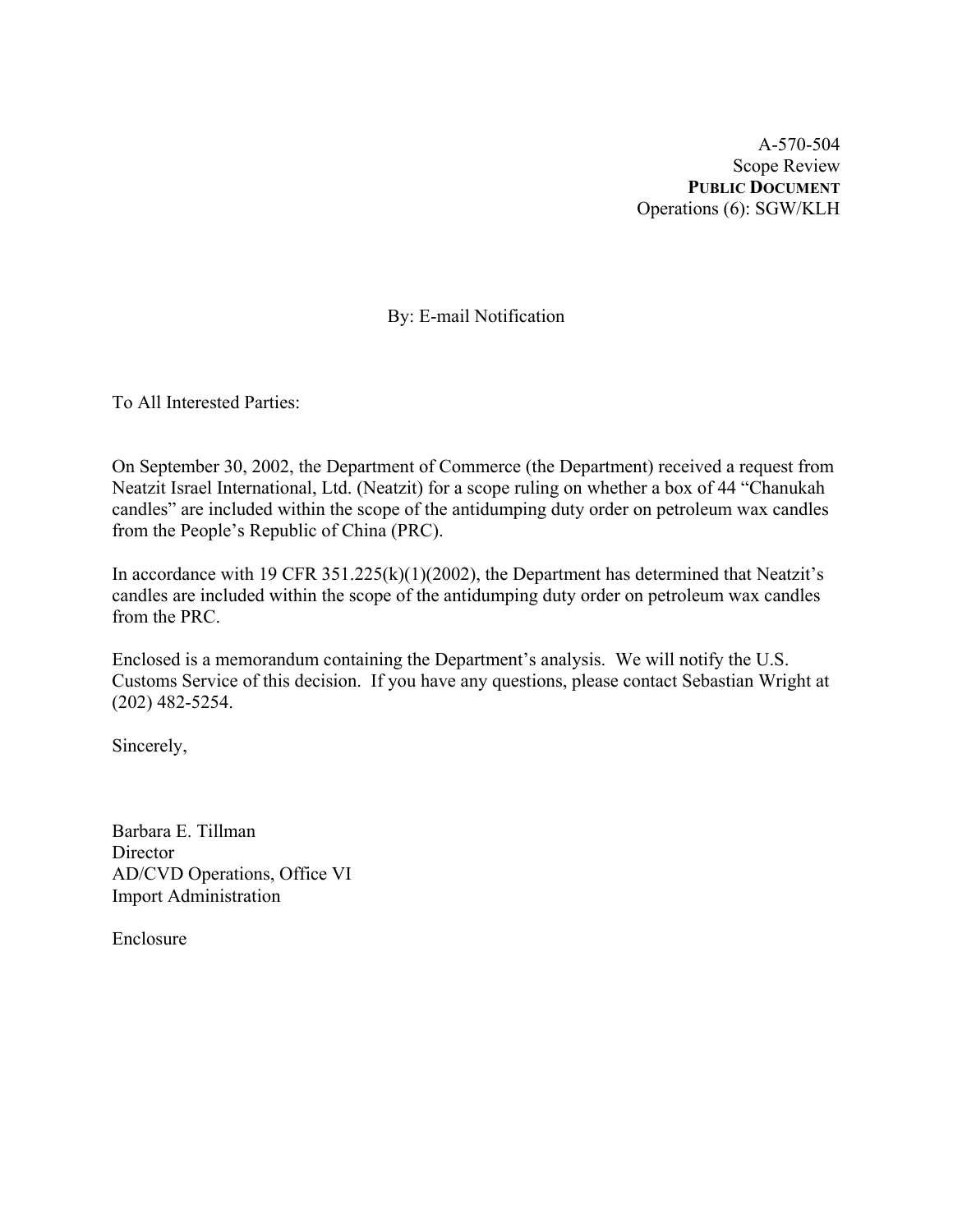A-570-504 Scope Review Public Document Operations (6): SGW/KLH

| <b>MEMORANDUM FOR:</b> | Jeffrey A. May<br><b>Deputy Assistant Secretary</b><br>for Import Administration                                                                                        |
|------------------------|-------------------------------------------------------------------------------------------------------------------------------------------------------------------------|
| FROM:                  | Barbara E. Tillman<br>Director<br>AD/CVD Operations, Office VI                                                                                                          |
| <b>SUBJECT:</b>        | Final Scope Ruling; Antidumping Duty Order on Petroleum<br>Wax Candles from the People's Republic of China (A-570-504);<br>Neatzit Israel International, Ltd. (Neatzit) |

# **Summary**

On September 30, 2002, the Department of Commerce (the Department) received a request from Neatzit Israel International Ltd. (Neatzit) for a scope ruling on a box of 44 "Chanukah candles" to determine whether they are covered by the antidumping duty order on petroleum wax candles from the People's Republic of China (PRC) (Petroleum Wax Candles from the PRC: Final Determination of Sales at Less Than Fair Value, 51 FR 25085 (July 10, 1986) (Final Determination)); Antidumping Duty Order: Petroleum Wax Candles from the People's Republic of China, 51 FR 30686 (August 28, 1986) (Order). In accordance with 19 CFR 351.225(k)(1), the Department finds that Neatzit's candles are within the scope of the order on petroleum wax candles from the PRC. $<sup>1</sup>$  $<sup>1</sup>$  $<sup>1</sup>$ </sup>

#### **Background**

Neatzit filed its request for a scope ruling in proper form on September 30, 2002. On November 27, 2002, the National Candle Association (NCA), an interested party in this proceeding, filed comments opposing Neatzit's request. No rebuttal briefs were filed.

<span id="page-1-0"></span> $\frac{1}{1}$  $1$  The Department has developed an internet website that allows interested parties to access prior scope determinations regarding the order on Petroleum Wax Candles from the PRC. This website lists all scope determinations from 1991 to the present. It can be accessed at [http://ia.ita.doc.gov/download/candles-prc-scope/.](http://ia.ita.doc.gov/download/candles-prc-scope/,) The Department will update the website periodically to include newly issued scope rulings.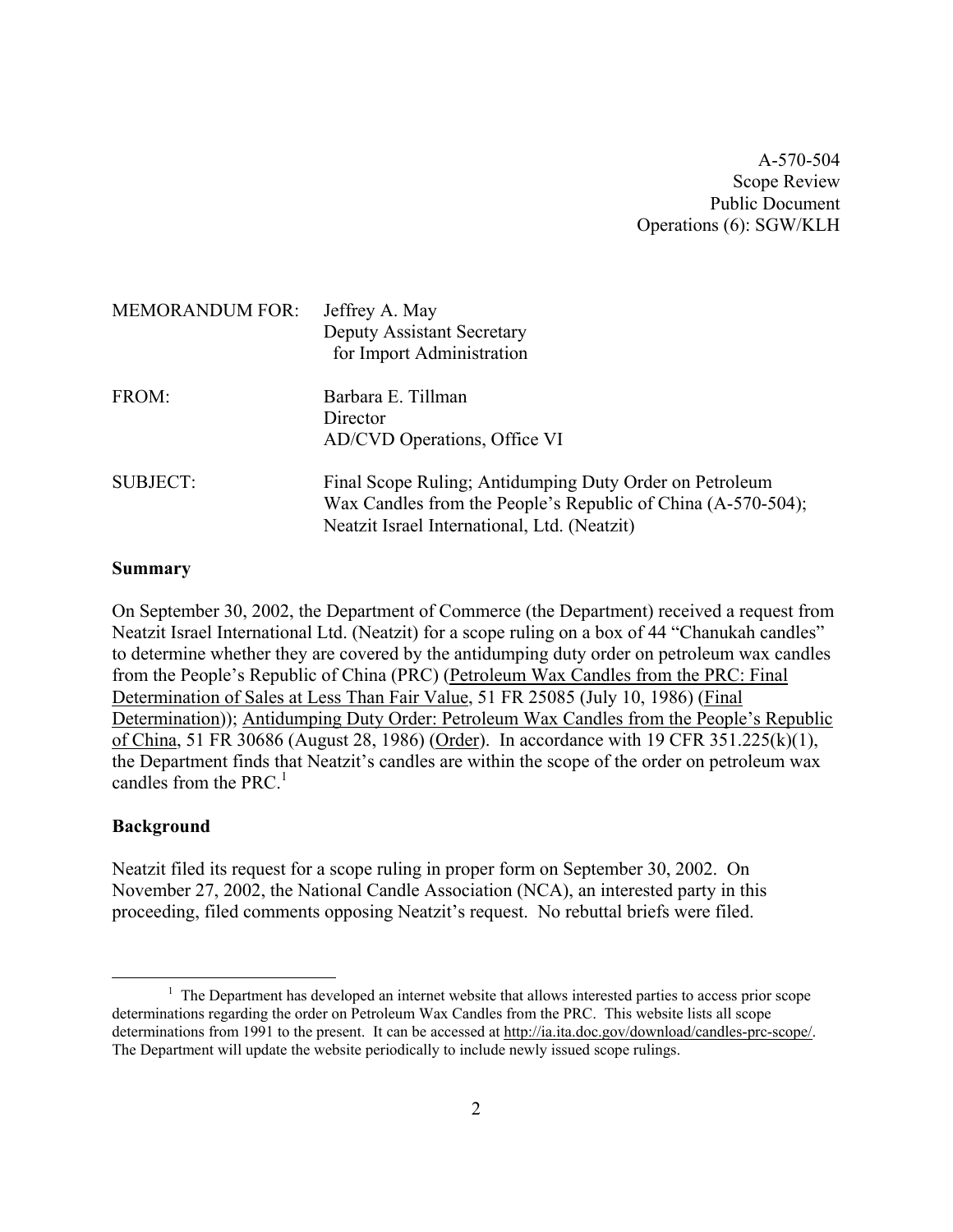#### a. Product Description

Neatzit's request concerns a group of candles, which are packaged in a box of 44 that Neatzit identifies as "Chanukah candles." Each candle is approximately 4 inches long and is approximately  $\frac{1}{4}$  of an inch wide near the wick, which expands to approximately  $\frac{1}{2}$  of an inch wide at the base. Neatzit submitted several samples of the candles for our review. These candles are solid yellow, white, and blue and have a series of colorless grooves that are etched into the wax, which wrap up the candle like a barber's pole rising from the base to the wick of the candle.

#### b. Neatzit's Request

Neatzit describes its candles as a box of 44 "Chanukah candles." Neatzit states that the candles' intended use is for people of the Jewish faith celebrating the Jewish holiday of Chanukah. Neatzit explains that Chanukah lasts 8 days, and that Jewish people are required to light 2 candles on the first night, 3 candles on the 2<sup>nd</sup> night, 4 candles on the 3<sup>rd</sup> night, 5 candles on the  $4<sup>th</sup>$  night, 6 candles on the 5<sup>th</sup> night, 7 candles on the 6<sup>th</sup> night, 8 candles on the 7<sup>th</sup> night and 9 candles on the 8<sup>th</sup> night for a total of 44 candles. Neatzit points out that Jewish law prohibits anyone from using these candles as a source of light and that the candles can only be used to observe the Jewish law of lighting candles to celebrate Chanukah. Neatzit notes that these candles are classified under HTS 9505.90 for festive articles. Neatzit contends that its candles should be excluded from the scope of the Order because they are used in a religious observance.

#### **The National Candle Association's Comments**

The NCA argues that Neatzit's "Chanukah candles" are tapers or spiral-shaped dinner candles which are in the shapes described in the Order. The NCA also argues that there is nothing on Neatzit's candle that indicates that its use would be limited to the Jewish holiday of Chanukah. The NCA points out that the candle does not have a Star of David on it, a symbol which would indicate that it was specifically designed for use only in connection with the Chanukah holiday. In addition, the NCA attached several candle advertisements to its November 27, 2002 comments, to show that "Chanukah candles" come in a variety of shapes and sizes. See Exhibit 1, NCA's November 27, 2002 response. Furthermore, the NCA maintains that there does not appear to be any size limitation or color limitation to these alleged "Chanukah candles;" nor is there any design on the candle to limit their use exclusively to the Chanukah holiday. Finally, the NCA argues that these candles could be used throughout the year. Therefore, the NCA argues that, neither the candles in the advertisements, nor Neatzit's candle, qualify for the novelty candle exclusion.

In its comments, the NCA retraces the history of this Order, including the import surges and resultant injury suffered by domestic manufacturers, which prompted the original September 1985 antidumping petition. The NCA contends that the antidumping statute and antidumping duty orders are remedial in nature and exceptions to them should be construed as narrowly as possible to preserve the efficacy of the Order on petroleum wax candles from the PRC. In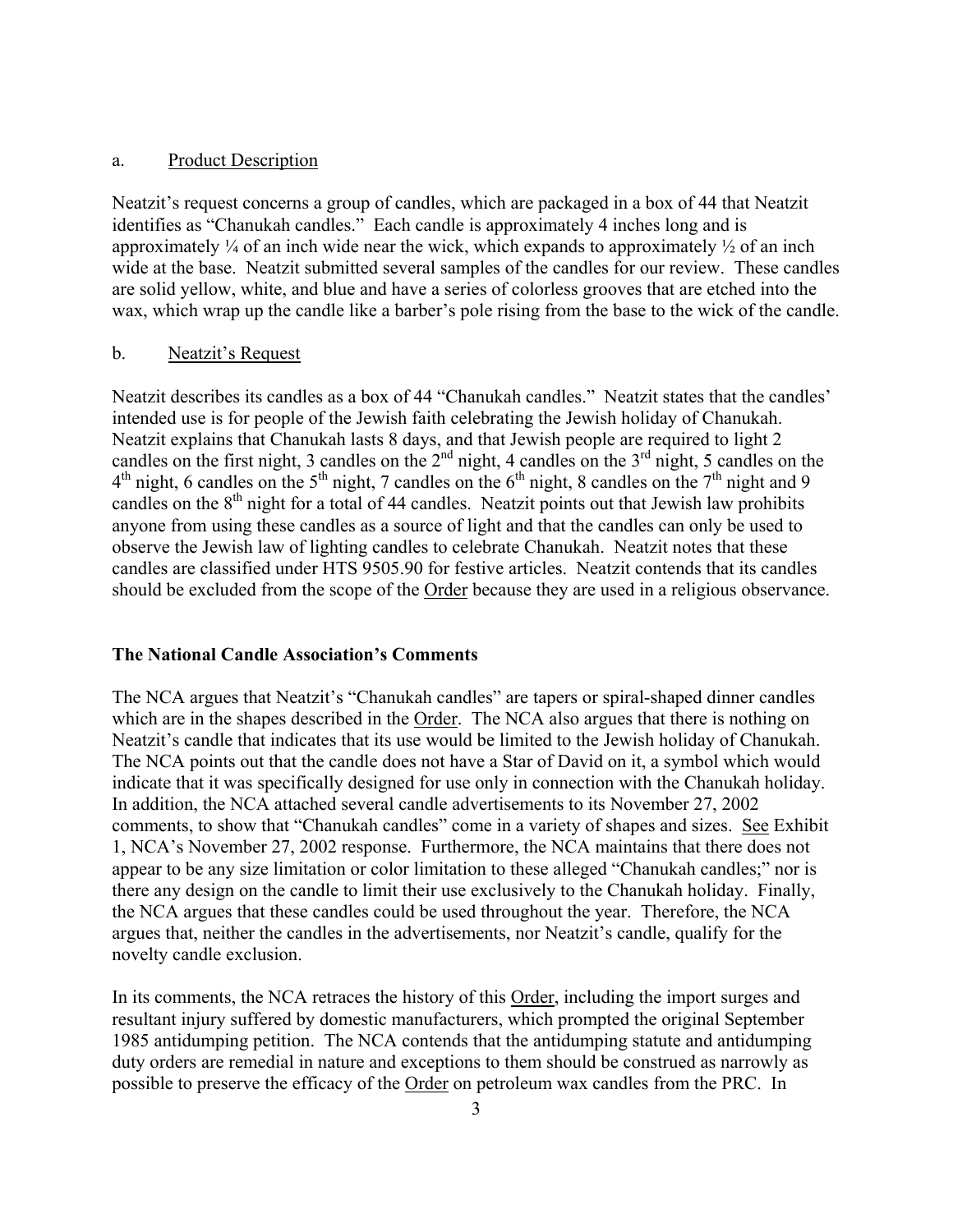support of its assertion, the NCA cites a Court of International Trade (CIT) conclusion, with regard to the novelty exception, in which the Court noted that ". . .a candle must be specifically designed for use only in connection with a religious holiday or special event to fall within the novelty candle exception." See Russ Berrie & Co., Inc. v. United States, 57 F. Supp. 2d 1184, 1194 (CIT July 1999) (Russ Berrie Ruling). Thus, the NCA argues that the Department narrowly limited the novelty candle exception to figurine candles, candles shaped in the form of identifiable objects, and candles specifically designed for use solely in connection with a specified holiday.

The NCA notes that Neatzit's candles compete in the same channels of trade as the candles subject to the Order, and that their sale without the antidumping duty will severely injure the U.S. candle producers. The NCA further notes what it characterizes as the long-standing efforts of candle importers to ". . . expand the 'novelty candle' loophole in the Order through a continuing stream of scope requests, causing the Order on PRC candles to be subjected to over seventy Final Scope Rulings and many more requests." The NCA maintains that " $\{t\}$ he success of the scope requests in eroding the Order has resulted in geometric increases in the volume of PRC candles coming into the United States" (NCA's comments at 5). The NCA concludes by stating that Neatzit is now asking the Department to narrow the scope of the Order on petroleum wax candles from the PRC so that it excludes everyday candles, claiming that they are novelty candles, and that the Department does not have such legal authority. With respect to CIE –212/85, September 21, 1987; Letter from the Director, Office of Compliance, to Burditt, Bowles & Radzius, Ltd., July 13, 1987 (Customs Notice), the NCA argues that the Department narrowly limited the novelty candle exception to figurine candles, candles shaped in the form of identifiable objects, and candles specifically designed for use solely in connection with a specified holiday. (NCA's comments at 4).

# **Legal Framework**

The Department examines scope requests in accordance with the Department's scope regulations, which may be found at 19 CFR 351.225 (2002). On matters concerning the scope of an antidumping duty order, the Department first examines the descriptions of the merchandise contained in the petition, the initial investigation, and the determinations of the Secretary (including prior scope determinations) and the International Trade Commission (the Commission). See 19 CFR 351.225(k)(1). If the Department determines that these descriptions are dispositive of the matter, the Department will issue a final scope ruling as to whether or not the product is covered by the order. See 19 CFR 351.225(d).

Conversely, where the descriptions of the merchandise are *not* dispositive, the Department will consider the five additional factors set forth at 19 CFR 351.225(k)(2). These criteria are: i) the physical characteristics of the merchandise; ii) the expectations of the ultimate purchasers; iii) the ultimate use of the product; iv) the channels of trade in which the product is sold; and v) the manner in which the product is advertised and displayed. The determination as to which analytical framework is most appropriate in any given scope inquiry is made on a case-by-case basis, with or without formal inquiry, after consideration of all evidence before the Department.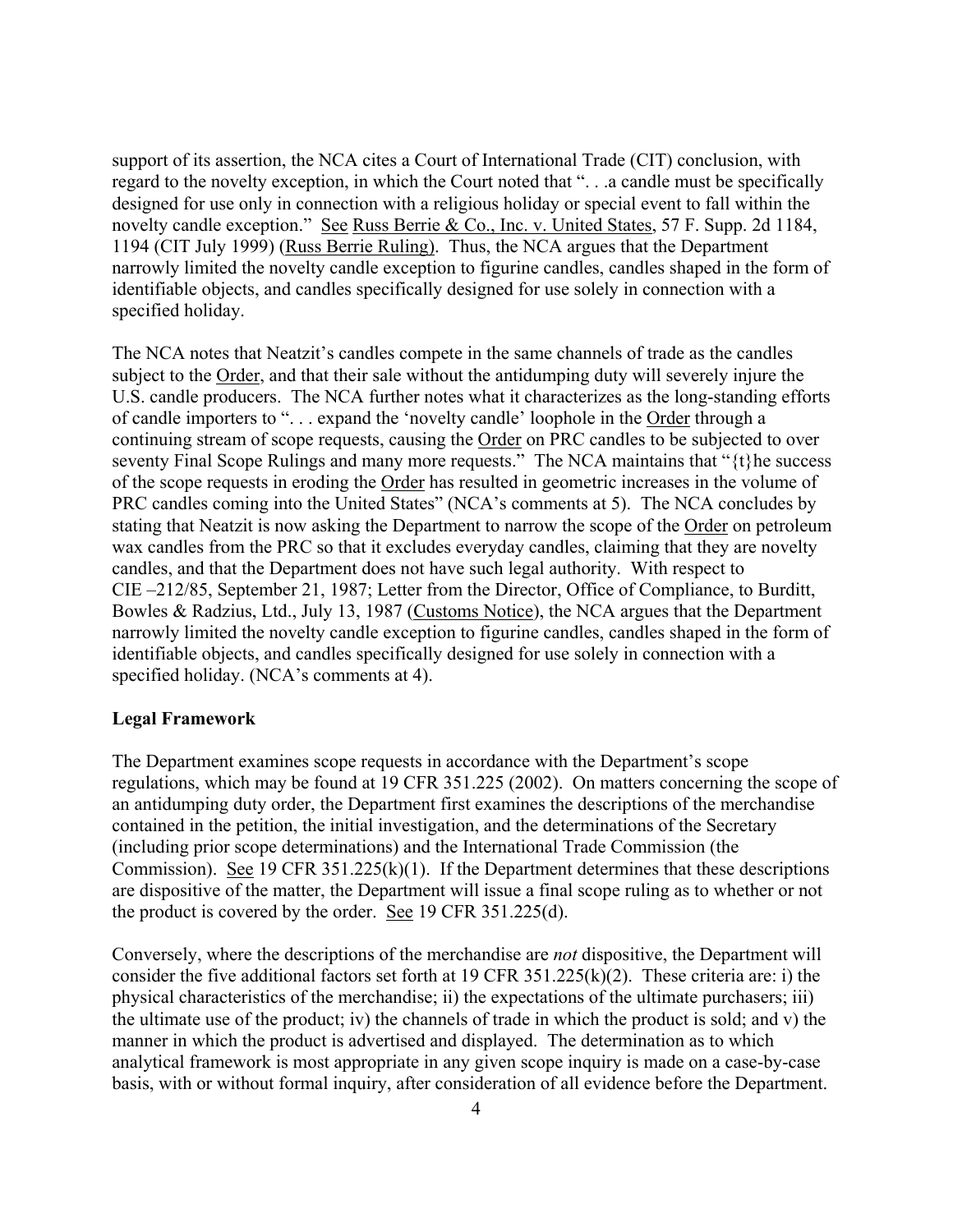Pursuant to 19 CFR 351.225(k)(1), the Department will examine the description of the subject merchandise from the petition, the initial investigation, and the Commission's determinations. In its petition of September 4, 1985, the NCA requested that the investigation cover:

{c}andles {which} are made from petroleum wax and contain fiber or papercored wicks. They are sold in the following shapes: tapers, spirals, and straightsided dinner candles; rounds, columns, pillars; votives; and various wax-filled containers. These candles may be scented or unscented and are generally used by retail consumers in the home or yard for decorative or lighting purposes.

See Antidumping Petition (September 4, 1985) at 7.

The Department defined the scope of the investigation in its notice of initiation. This scope language carried forward without change through the preliminary and final determinations of sales at less than fair value and the Order:

{c}ertain scented or unscented petroleum wax candles made from petroleum wax and having fiber or paper-cored wicks. They are sold in the following shapes: tapers, spirals, and straight-sided dinner candles; rounds, columns, pillars, votives; and various wax-filled containers.

See Petroleum Wax Candles from the People's Republic of China: Initiation of Antidumping Duty Investigation, 50 FR 39743 (September 30, 1985); Petroleum Wax Candles from the People's Republic of China: Preliminary Determination of Sales at Less Than Fair Value, 51 FR 6016 (February 19, 1986); Final Determination; and Order.

The Commission adopted a similar definition of the "like product" subject to its determinations, noting that the investigations did not include "birthday, birthday numeral and figurine type candles." See Determinations of the Commission (Final), USITC Publication 1888, August 1986, at 4, note 5, and A-2 (Commission Determination). The Commission stated that ". . . we determine that the domestic like product shall consist only of petroleum wax candles." See Commission Determination, at 9. In its discussion of like product, the Commission also stated:

Petroleum wax candles are those composed of over 50 percent petroleum wax, and may contain other waxes in varying amounts, depending on the size and shape of the candle, to enhance the melt-point, viscosity, and burning power.

See Commission Determination, at 4-5.

Documents and parts thereof from the underlying investigation deemed relevant by the Department to this scope ruling were made part of the record of this determination and are referenced herein. Documents that were not presented to the Department, or placed by it on the record, do not constitute part of the administrative record for this scope determination.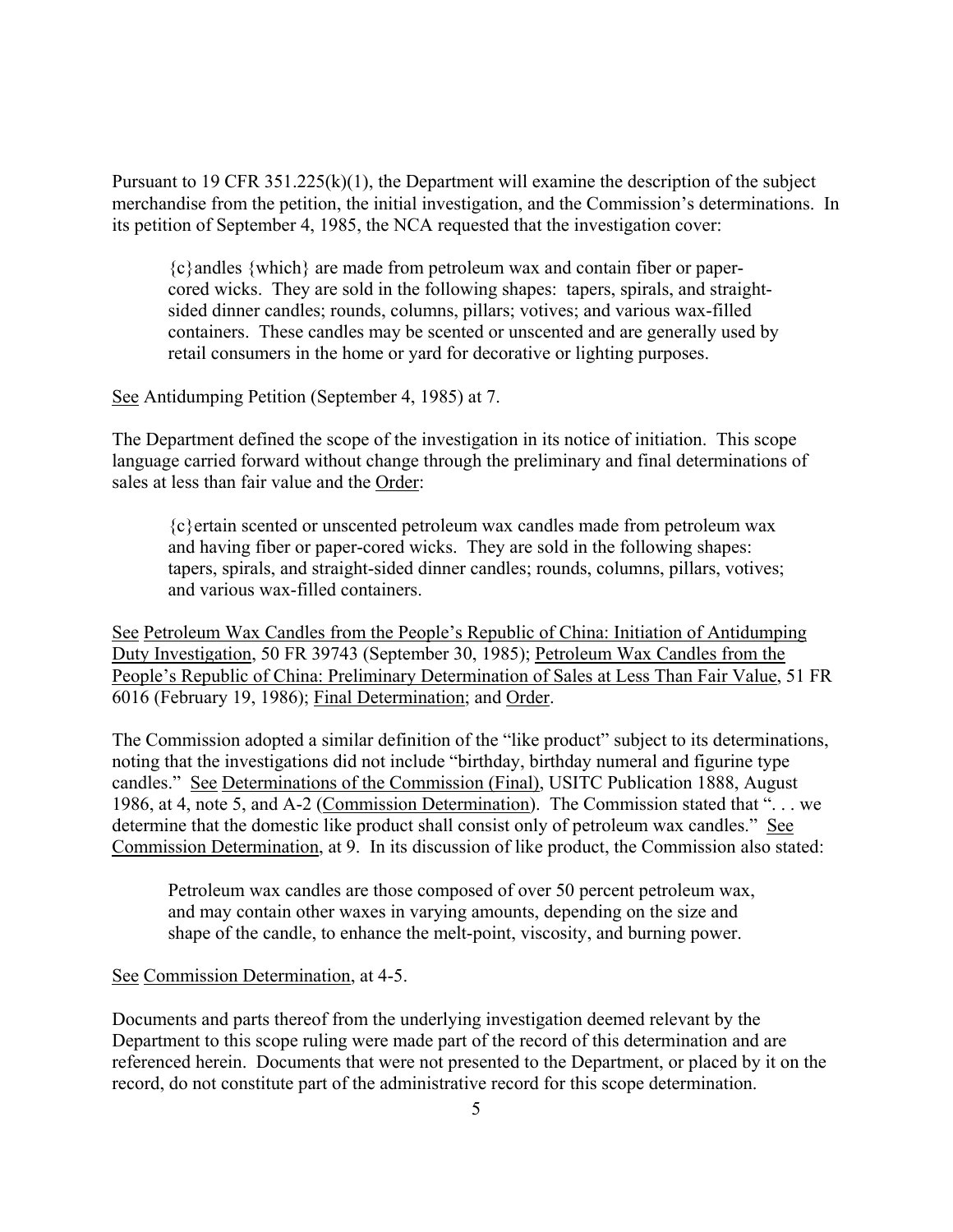The Department clarified the scope of the Order in relation to certain novelty candles. See Russ Berrie Ruling at 1194. In July 1987, the Department issued a notice to the United States Customs Service (since renamed the U.S. Customs and Border Protection) (CBP) in connection with a scope ruling which provides:

The Department of Commerce has determined that certain novelty candles, such as Christmas novelty candles, are not within the scope of the antidumping duty order on petroleum-wax candles from the People's Republic of China (PRC). Christmas novelty candles are candles specially designed for use only in connection with the Christmas holiday season. This use is clearly indicated by Christmas scenes and symbols depicted in the candle design. Other novelty candles not within the scope of the order include candles having scenes or symbols of other occasions (e.g., religious holidays or special events) depicted in their designs, figurine candles, and candles shaped in the form of identifiable objects (e.g., animals or numerals).

See Customs Notice. In November 2001, the Department changed its interpretation of the scope of the Order. See Final Scope Ruling – Antidumping Duty Order on Petroleum Wax Candles From the People's Republic of China (A-570-504); J.C. Penney (November 9, 2001) (J.C. Penney Ruling). In this ruling, the Department reviewed the text of the scope of the Order, beginning with the text of the first sentence of the scope which covers "{c}ertain scented or unscented petroleum wax candles made from petroleum wax and having fiber or paper-cored wicks." See Order. The text following this broad, inclusive sentence provides a list of shapes; this list is not modified by any express words of exclusivity. The result of our prior practice of not including within the scope of the Order candles of a shape other than those specifically listed in the Order was inconsistent with the fact that the candles were "scented or unscented petroleum wax candles made from petroleum wax and having fiber or paper-cored wicks."<sup>2</sup> In the J.C. Penney Ruling, the Department revised this practice because the old practice had the effect of narrowing the broad coverage of the first sentence of the Order's scope. The list of shapes in the second sentence of the Order's scope does not provide a textual basis for such a narrowing of the coverage of the first sentence of the Order's scope.

<span id="page-5-0"></span> $2$  See, e.g., Final Scope Ruling - Antidumping Duty Order on Petroleum Wax Candles From the People's Republic of China (A-570-504); Endar Corp. (January 11, 2000) (Endar) (The Department determines that a "dragonfly" candle, in the shape of a rough-hewn stone with a dragon fly carved on top, should not be included within the scope because it is of a shape not specifically listed by the language of the scope), and Final Scope Ruling – Antidumping Duty Order on Petroleum Wax Candles From the People's Republic of China (A-570-504); American Drug Stores, Inc. (March 16, 1998) (The Department determined that a sphere or ball-shaped candle should not be included within scope because it is a shape not specifically listed by the language of the scope).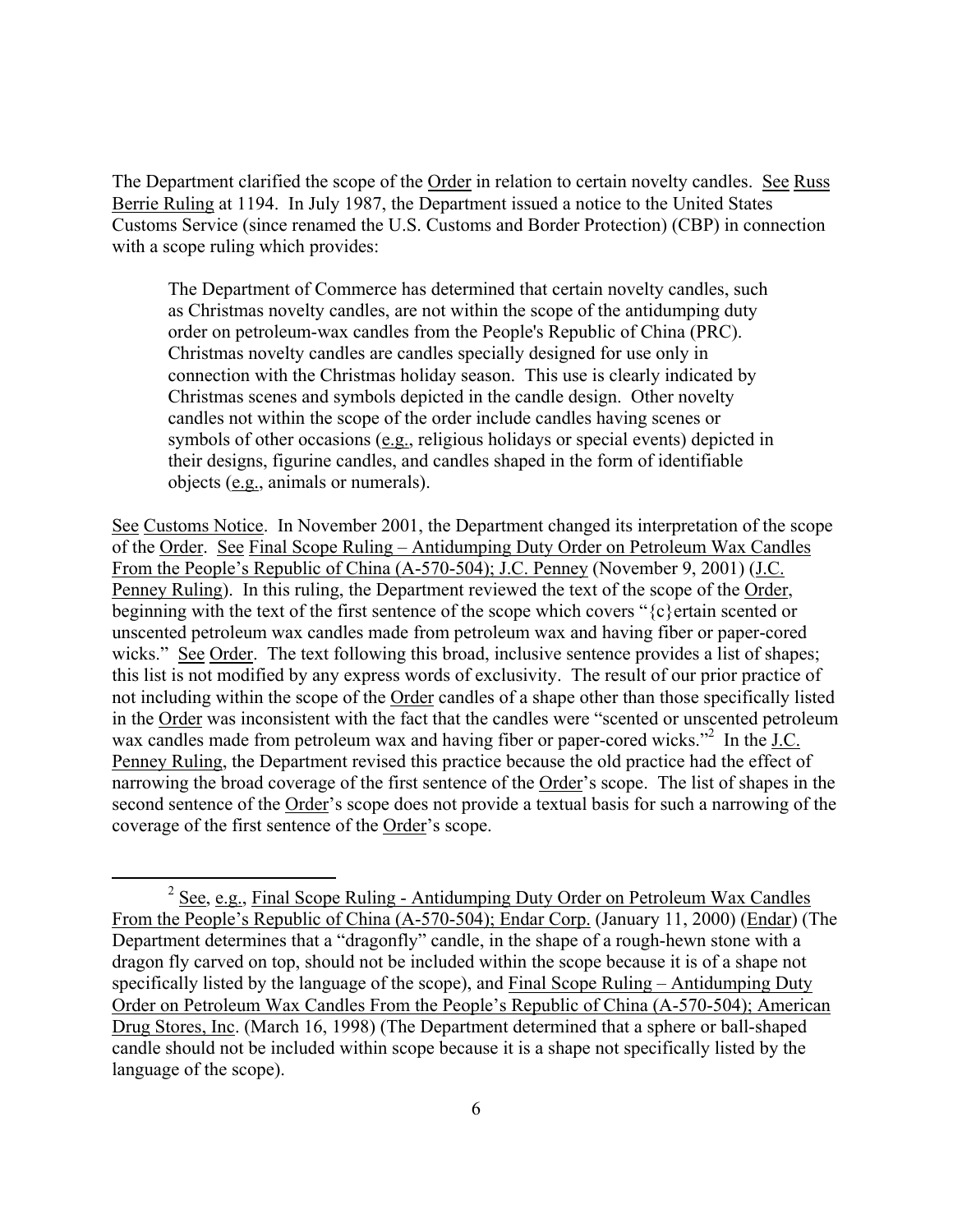This approach of evaluating candles in light of the entire text of the Order's scope is in keeping with Duferco Steel, noting that a better approach in scope rulings is to avoid subjective issues of intent and, instead, look to the petition's language to determine whether the class or kind of merchandise at issue was expressly included. See Duferco Steel, Inc. v. United States, 146 F. Supp. 2d 913 (CIT 2001) (Duferco Steel).

Although the specific scope decision in Duferco Steel has been overturned by the United States Court of Appeals of the Federal Circuit (CAFC) in Duferco Steel, Inc. v. United States, 296 F.3d 1087 (Fed. Cir. 2002) (Duferco Steel II), the Court's ruling does not undermine the Department's scope determination in the J.C. Penney Ruling. The plain language of the scope of the Order clearly states "{c}ertain scented or unscented petroleum wax candles made from petroleum wax and having fiber or paper-cored wicks . . . sold in the following shapes: tapers, spirals, and straight-sided dinner candles; rounds, columns, pillars, votives; and various wax-filled containers" are included within the scope of the Order. Thus, the Order offers a descriptive list of the shapes of candles included within the Order, but, as the courts have recognized, there is no requirement that every single product covered must be identified in the scope. More specifically, the CAFC has stated that "the petitions that led to the issuance of the order did not need to specifically identify the {product} in order to cover {it}; our precedent, to say nothing of the regulations, makes clear that neither a petition nor an antidumping or countervailing duty order requires that level of specificity."<sup>3</sup> The CAFC further stated " $\{a\}$ s a matter of law, a petition need not list the entire universe of products . . . in order {for the petition} to cover those products."[4](#page-6-1) Thus, as applied to this Order, there is no requirement, nor is it possible, for all the shapes of candles to be listed.<sup>[5](#page-6-2)</sup> In fact, if the list were exhaustive, there would have been no need for the Department to render a decision on novelty candles or any other candle that was not explicitly listed as a shape in the scope of the Order. However, the Department did issue the novelty candle exception, which offered a narrowly construed exception and left all other petroleum wax candles from the PRC covered by the Order.

<span id="page-6-0"></span>3 Novosteel SA v. United States, 284 F.3d 1261, 1264 (Fed. Cir. 2002).

<span id="page-6-2"></span><span id="page-6-1"></span> $4$  Id.

<sup>5</sup> See Petroleum Wax Candles from China, USITC Pub. No. 3226 Investigation No. 731- TA-282 (Review) (August 1999) (USITC Pub. No. 3226), at 18 ("Candles come in a wide variety of shapes and sizes. Major U.S. candle manufacturers reportedly will offer 1,000 to 2,000 varieties of candles in their product lines").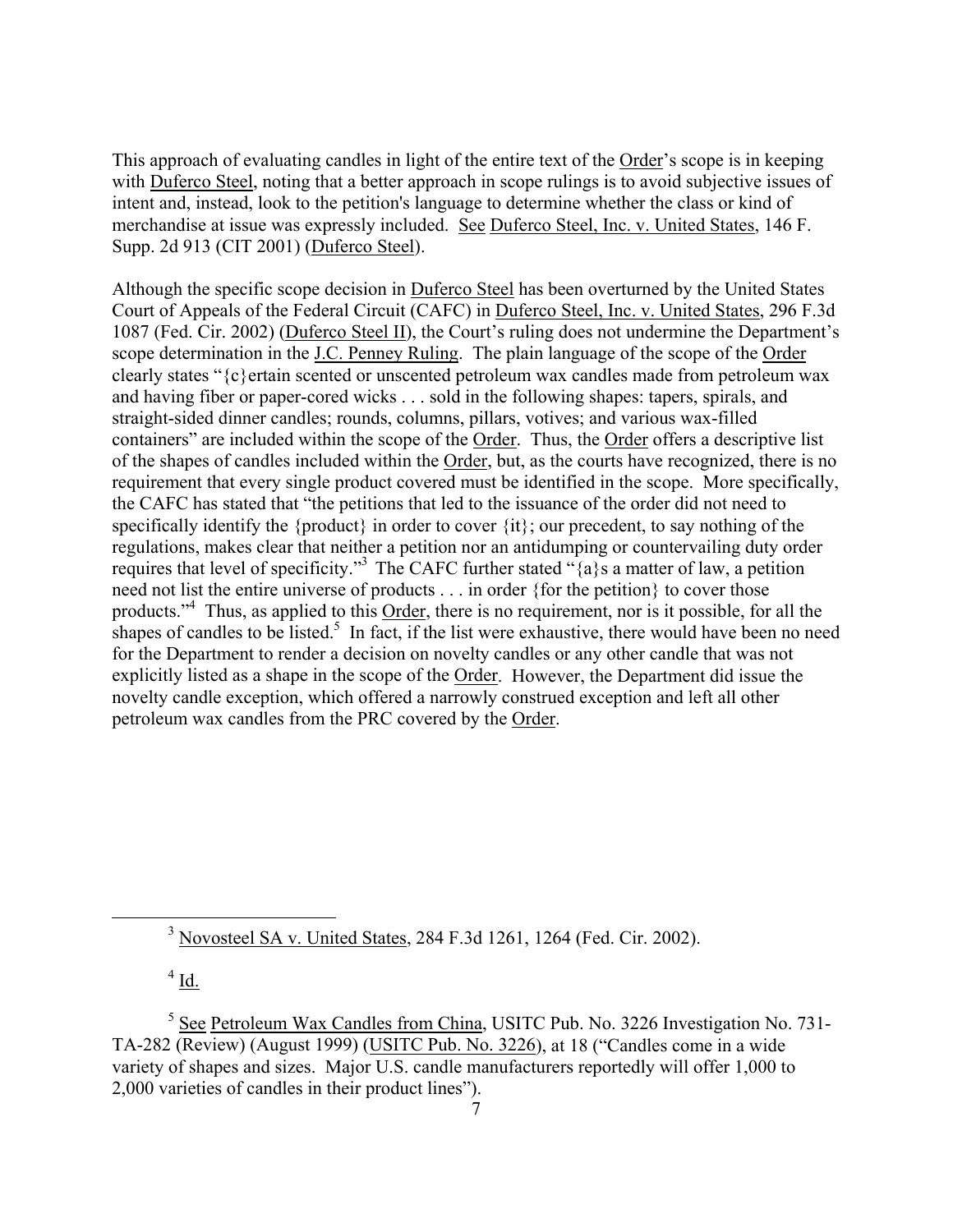When determining whether a particular novelty candle is within the scope of the Order, the Department will first determine whether the candle is made of petroleum wax. If the candle is made of petroleum wax, the Department will look to see whether the shape of the candle falls within those shapes listed in the second sentence of the scope as defined in the Order, i.e., "tapers, spirals, and straight-sided dinner candles; rounds, columns, pillars, votives; and various wax-filled containers." If the Department determines that a candle is one of these shapes, it is within the scope of the Order.

However, if the Department finds that a candle is not shaped like the shapes listed in the second sentence of the scope as defined in the Order, *i.e.*, taper, spiral, straight-sided dinner candle, round, column, pillar, votive, and various wax-filled containers, then the candle will be evaluated to determine whether it is a novelty candle. For a candle to qualify for this exception, the characteristic, which is claimed to render it, a novelty candle (i.e., the shape of an identifiable object or a holiday-specific design) should be easily recognizable in order for the candle to merit not being included within the scope of the Order. Specifically, among other determining factors, the Department will examine whether the characteristic is identifiable from most angles and whether or not it is minimally decorative, e.g., small and/or singularly placed on the candle. If the identifiable object or holiday-specific design is not identifiable from most angles, or if the design or characteristic is minimally decorative, the Department may determine that the candle should be included within the scope of the Order. See Final Scope Ruling – Antidumping Duty Order on Petroleum Wax Candles From the People's Republic of China (A-570-504); J.C. Penney Purchasing Corp. (May 21, 2001); Final Scope Ruling – Antidumping Duty Order on Petroleum Wax Candles From the People's Republic of China (A-570-504); San Francisco Candle Co. (Feb. 12, 2001) (SFCC Ruling); San Francisco Candle Company, Inc. v. United States, 265 F. Supp. 2d 1374, 1379 (CIT 2003) (SFCC); and Endar. If the candle does not possess characteristics set out in the July 1987 novelty candle exception, and it is a scented or unscented petroleum wax candle made from petroleum wax and having a fiber or paper-cored wick, the Department will determine that the candle is within the scope of the Order.

#### **Analysis of Neatzit's Candles**

With respect to the instant scope request, the Department finds that, for the reasons outlined below, the "Chanukah candles" in Neatzit's request are included within the scope of the Order. We find that these candles are included within the scope of the Order because these candles are not recognizable objects, nor do the candles qualify for the holiday novelty exception because these candles do not have any scenes or symbols that are exclusively associated with Chanukah. These candles are tapers which are specific shapes covered by the Order. Our analysis of these candles is provided below.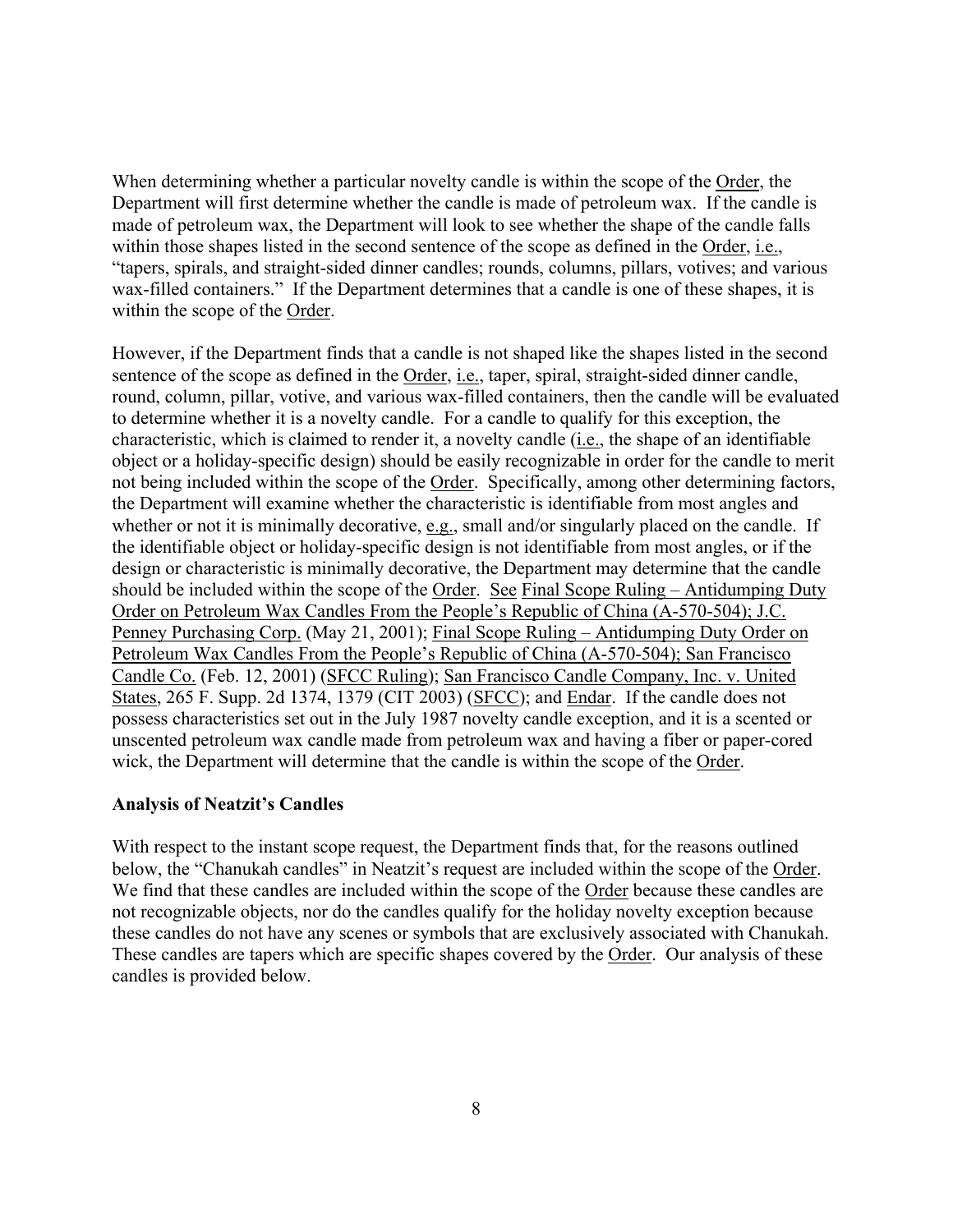# **1. "Chanukah Candle"**

Neatzit describes its candles as a box of 44 "Chanukah candles." Neatzit states that the intended use of the candles is for people of the Jewish faith celebrating the Jewish holiday of Chanukah. Neatzit explains that Chanukah lasts 8 days, and that Jewish people are required to light 2 candles on the first night, 3 candles on the  $2<sup>nd</sup>$  night, 4 candles on the  $3<sup>rd</sup>$  night, 5 candles on the  $4<sup>th</sup>$  night, 6 candles on the 5<sup>th</sup> night, 7 candles on the 6<sup>th</sup> night, 8 candles on the 7<sup>th</sup> night and 9 candles on the  $8<sup>th</sup>$  night for a total of 44 candles. Neatzit points out that Jewish law prohibits anyone from using these candles as a source of light and that the candles can only be used to observe the Jewish law of lighting candles to celebrate Chanukah. Neatzit notes that these candles are classified under HTS 9505.90 for festive articles. Neatzit contends that its candles should be excluded from the scope of the Order because they are used in a religious observance.

We disagree with Neatzit's argument that the involved candles are exclusively associated with the Chanukah holiday and should therefore be excluded from the scope of the order on petroleum wax candles from the PRC. The Department disagrees with Neatzit's contention that these candles are exclusively associated with a recognized holiday. There is nothing in the design, color, or decorations that would indicate that these candles are associated solely with the Chanukah holiday. More specifically, the candles are not novelty candles "{h}aving scenes or symbols of other occasions (e.g., religious holidays or special events) depicted in their designs." See e.g., Russ Berrie Ruling. These candles are tapers that are solid blue, yellow, and white in color. There is nothing on the candles indicating that it is specifically a "Chanukah candle." Thus, the Department has ruled in the past that candles, which do not contain "scenes or symbols specifically related to a holiday or other special event," are within the scope of the Order because their use is not attributable solely to the holiday season. See e.g., Russ Berrie Ruling; see also Final Scope Ruling – Petroleum Wax Candles from the People's Republic of China; Star Merchandise Inc. (Star) (July 27, 1994).

The subject candles are petroleum wax candles in the shape of a taper; they are round and narrow or tapered to a smaller circumference at the top of the candle, as noted in the product description above. Tapers are a shape described within the scope of the Order and accordingly, these candles are included in the order. The language of the order includes tapers, spirals, straightsided dinner candles, rounds, columns, pillars, and votives and various wax-filled containers. Because a taper is a shape listed by the inclusive language of the Order's scope, these candles are included within the scope. Neatzit's explanation of the use of the candles, the Jewish law, and the marketing of the candles does not warrant excluding an otherwise in-scope candle from the Order. Consistent with our practice, we do not consider the requestor's intent or marketing, *i.e.*, the intended use of the candles. See J.C. Penney Ruling.